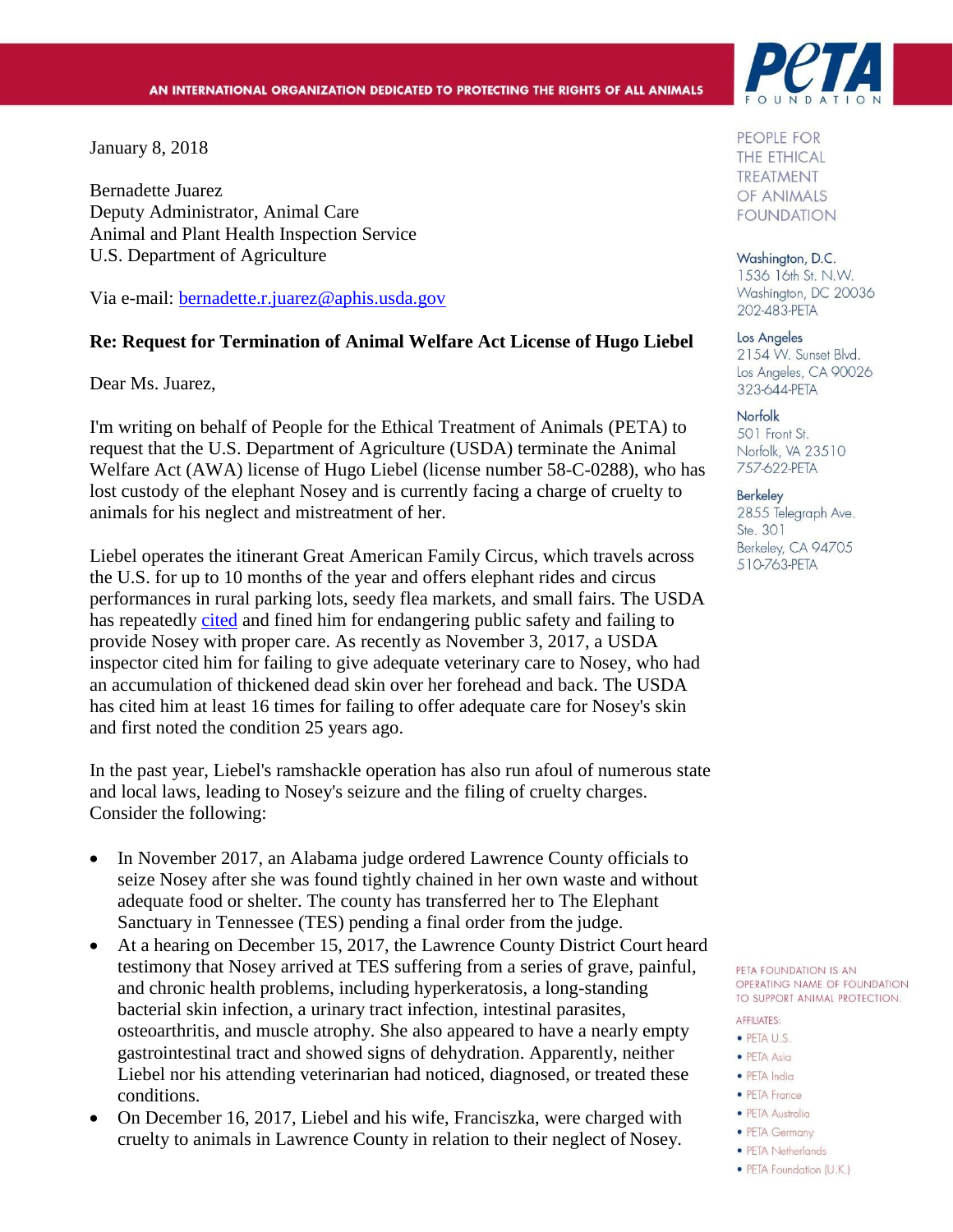- In June 2017, the Florida Fish and Wildlife Conservation Commission denied Liebel's application to renew the permit required to possess elephants in that state on the grounds that he "withheld itinerary information" and "submitted materially false information" to the agency.
- In December 2016, Polk County Code Enforcement informed Liebel that it's unlawful to keep exotic and wild animals such as African elephants on his residential property located at 1414 Adair Rd., Davenport, Florida. This is his only permanent facility for Nosey.
- In October 2017, the Kentucky Department of Fish & Wildlife Resources revoked an exemption to the state's prohibition on possessing wild animals that it had granted Liebel and ordered him to remove Nosey from the state because he had allowed a child to ride her in violation of state regulations.
- In July 2017, the Ohio Department of Agriculture placed Nosey under quarantine after determining that Liebel brought her into the state without a required health certificate.

Under the AWA's implementing regulations, the USDA may terminate a license for any reason that would require it to deny an initial license. 9 C.F.R. § 2.12. Those reasons include, *inter alia*, if the licensee "is or would be operating in violation or circumvention of any Federal, State, or local laws" or "[h]as made any false or fraudulent statements or provided any false or fraudulent records to the Department or other government agencies, … has been found to have violated any Federal, State, or local laws or regulations pertaining to the transportation, ownership, neglect, or welfare of animals, or is otherwise unfit to be licensed and the Administrator determines that the issuance of a license would be contrary to the purposes of the Act." *Id.*  $\S$  2.11(a)(5)(6).

For the reasons discussed in the attached appendix and supported by the attached exhibits, the USDA has ample reason to terminate Liebel's AWA license, which is set to expire on January 30. Moreover, he has continued to disregard the AWA and its regulations and standards in violation of a 2013 ceaseand-desist order. Please exercise your discretion to terminate his license immediately and ensure that Nosey is not returned to his neglectful circus.

Thank you for your attention to this important matter.

Very truly yours, rarel gara Rachel Mathews, Esq. Associate Director | Captive Animal Law Enforcement 202-680-8276 | [RMathews@petaf.org](mailto:RMathews@petaf.org)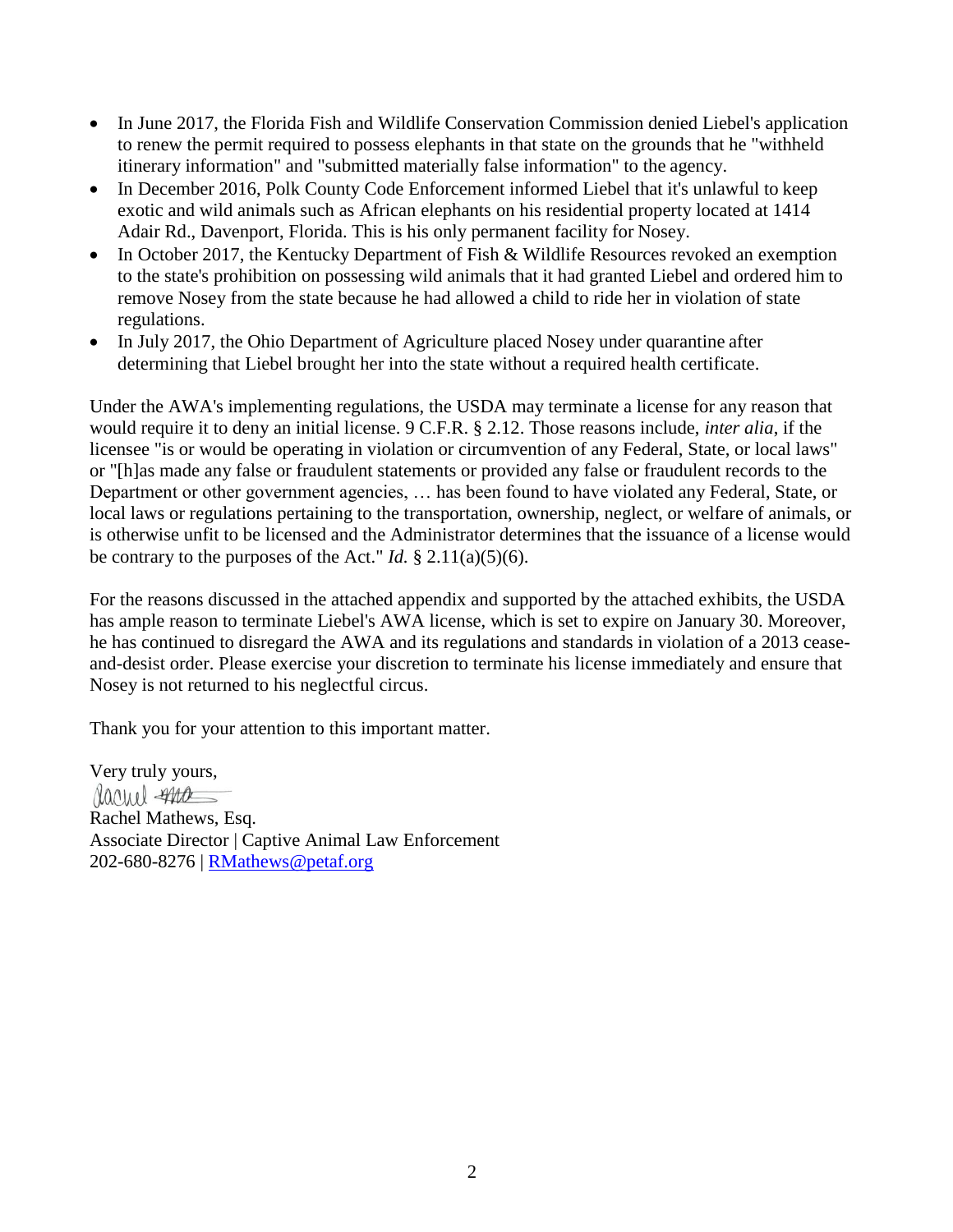## **Appendix**

#### **I. Liebel Has Made False and Fraudulent Statements to the USDA and Other Government Agencies (9 C.F.R. § 2.11(a)(6)).**

USDA records show that Liebel has a long history of making false and misleading statements to government officials, the media, and the general public. In a 2011 complaint that initiated an administrative lawsuit against Liebel under the AWA, the USDA explained the following:

[Liebel] misrepresents his own identity, and the identity of Nosey, to the public. [He] uses various names for himself, including "Tom Liebling." [He] has identified Nosey as "Dumbo" and as having appeared "in the most movies ever in the country." He also identifies Nosey as "Peanut," and represents to the public that she is 15 years old, when in fact she is approximately 30.

USDA Complaint, *In re: Hugo Tommy Liebel,* AWA Docket No. 12-0103 (USDA Dec. 7, 2011).

In his response to the USDA's action, Liebel admitted that he routinely misrepresents his identity and that of the circus for the express purpose of deceiving the public, and made the following statements:

- "If you are are [sic] a private citizen and you dont [sic] know me and by 'mistake' i [sic] tell you my real name you may look me or my circus up on the internet and get shocked with all the information you will find there."
- "People love babies and youth so I tell them [Nosey] is only 15 years old."
- "I hereby categorically admit to telling everyone, exept [sic] law inforcement [sic] officials, that [the elephant's] name is Tiny, Peanut, or Nosey. It depends on what my instincts tell me about the person I am talking to."

Respondent's Answer, *In re: Hugo Tommy Liebel,* AWA Docket No. 12-0103 (USDA Jan. 1, 2012).

Liebel's pattern of making false and fraudulent statements has continued, and demonstrates that he does more than lie to the general public: he lies to government agencies and even in court under oath.

## **A. False Statements to the FWC Regarding Travel Itineraries**

In June 2017, the Florida Fish and Wildlife Conservation Commission (FWC) denied Liebel's application to renew his permit to possess elephants in the state on the grounds that he "withheld itinerary information" and "submitted materially false information" to the agency. Letter from Maj. Rob Beaton, Div. of Law Enf., FWC to Hugo Liebel, Great American Family Circus (June 16, 2017) (Ex. 1). Specifically, Liebel lied to the FWC by telling it that he didn't have a current itinerary to include in his permit application. The FWC confirmed the lie by obtaining itineraries that Liebel had submitted to the USDA but not to the FWC.<sup>1</sup> The letter advises that he is no longer allowed to possess Nosey in the state of Florida.<sup>2</sup>

<sup>&</sup>lt;sup>1</sup> As the USDA knows based on its own citations and previous correspondence from PETA, Liebel has also routinely failed to comply with federal itinerary submission requirements. *See* USDA, Inspection Report, Florida State Family Circus (Mar. 23, 2006); USDA, Inspection Report, Florida State Family Circus (Feb. 3, 2004); USDA, Inspection Report, Florida State Family Circus (Apr. 3, 2003); USDA, Inspection Report, Tom Liebel, Florida State Family Circus (June 3, 1998); USDA, Inspection Report, Liebel Family Circus (Apr. 13, 1995); USDA, Inspection Report, Liebel Family Circus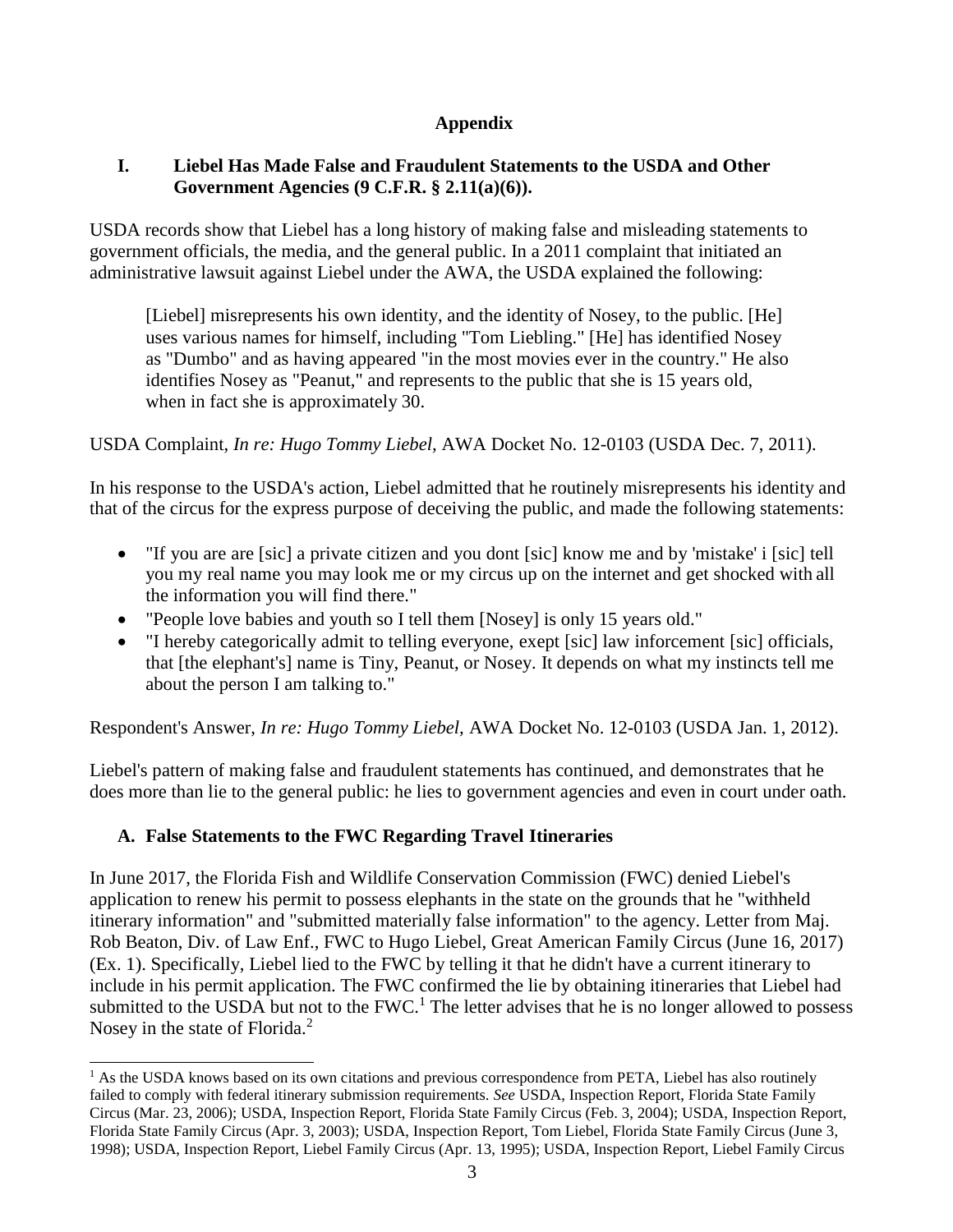In his appeal to the FWC, Liebel made additional demonstrably false statements. For example, he wrote that "Our other regulatory agency requires a specific advance itinerary notice by law. Fish and Wildlife doesn't have such rules," and that "We understood from different wildlife officers that we spoke with in the past that itineraries only have to be submitted ones a year with annual licence [sic] renewal." Letter from Hugo Liebel to Maj. Rob Beaton (July 4, 2017) (Ex. 5). Although Liebel has a history of poor compliance with the FWC's itinerary submission requirement, agency records going back years demonstrate that Liebel is well-aware that he must provide written itineraries to the agency in advance of his appearances. *See* Itineraries submitted by Hugo Liebel to the FWC, 2012-2017 (Ex. 6).

Indeed, in an article that ran in the Gadsden Times on November 11, 2017, a circus representative told the reporter that "the circus withholds information because PETA is able to request that schedule through the Freedom of Information Act to publicize the tour route and arrange for protests." Benjamin Nunnally, *Traveling Circus Won't be Coming to Gadsden*, Gadsden Times (Nov. 11, 2017) (Ex. 7). He also falsely claimed that "providing the itinerary is done as a courtesy, not a requirement, though the document sent by the FFWCC said the renewal was denied based on violation of the Florida Administrative Code, which does require full disclosure of upcoming tour dates." *Id.*

#### **B. False Statements to the FWC and the Lawrence County Commissioners Regarding Acreage**

In addition to providing false statements to the FWC about his itineraries, Liebel has made multiple demonstrably false statements on his FWC captive wildlife permit applications with respect to the number of acres that he owns in Florida.

FWC regulations state that facilities holding Class I animals such as elephants "shall not be constructed on less than five (5) acres." Fla. Admin. Code Ann. r. 68A-6.003(c)2.a. On Liebel's 2017 captive wildlife permit application, he falsely claimed to own a facility on "20+ acres" and signed the application stating "I certify that the information provided is true and correct." FWC Captive Wildlife Permit Renewal Applications submitted by Hugo Liebel, 2011-2017 at 1 (Ex. 8). His previous applications going back to 2011 contain the same signed certification with varying representations of the size of his facility, with acreage ranging from "± 5+" acres to "20+" acres. *See id.*

All of these statements are demonstrably false. The Polk County Property Appraiser's website, [http://www.polkpa.org/camadisplay.aspx,](http://www.polkpa.org/camadisplay.aspx) shows that Liebel owns eight contiguous parcels that add up to only 2.7 acres total. *See* Property Records for Polk County Parcel nos. 27-27-11-734500- 041307, 27-27-11-734500-041308, 27-27-11-734500-041402, 27-27-11-734500-041403, 27-27-11- 734500-041406, 27-27-11-734500-041407, 27-27-11-734500-041408, 27-27-11-734500-041409 (Ex. 9).

A recent news article reported that Liebel made a similar false statement before another governmental body when he told Lawrence County, Alabama, Commissioners, "I just want to take Nosey home and

<sup>(</sup>Feb. 14, 1995) (Ex. 2); *see also* Letter from Rachel Mathews, PETA Foundation, to Elizabeth Goldentyer, USDA, and Bernadette Juarez, USDA (Jan. 29. 2016) (Ex. 3); Letter from Rachel Mathews, PETA Foundation, to Elizabeth Goldentyer, USDA (Apr. 7, 2014) (Ex. 4).

 $2$  Liebel has appealed the denial, and a hearing is scheduled before the state's Division of Administrative Hearings in late February.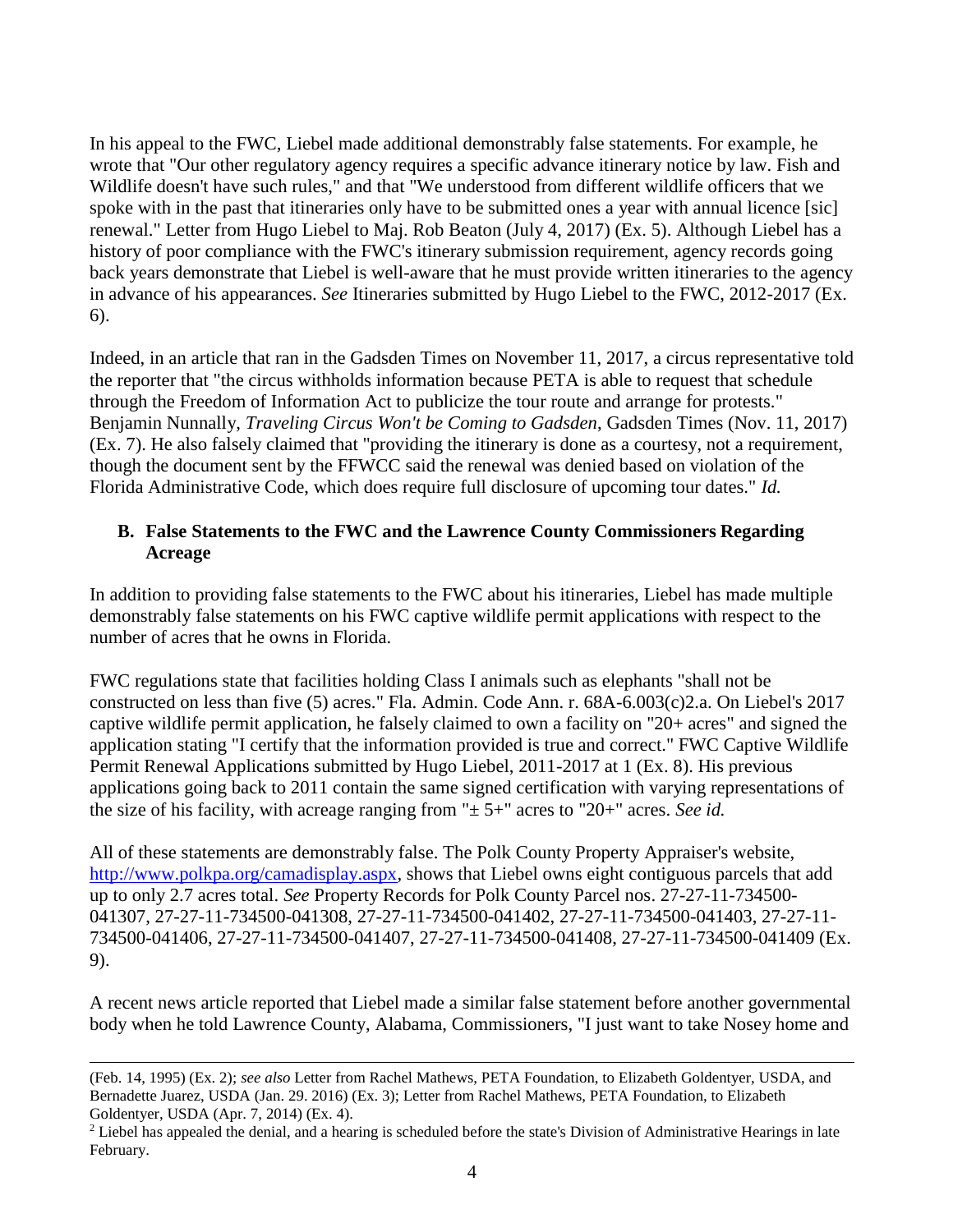retire her. I have 25 acres there. She'll live on it where she's lived the past 34 years." Michael Wetzel, *Nosey's Owner Says Elephant Was Illegally Seized*, Decatur Daily News (Nov. 19, 2017) (Ex. 10). In another news article, Liebel reportedly said of his plans for Nosey: "We have one more town to play and then we're going to Florida. I got 22 acres there and we'll let her lose [sic] and she'll live happily ever after." Lindsey Connell, *Nosey the Elephant Headed to Sanctuary in TN as Custody Battle Heats Up*, WAFF.com (Nov. 9, 2017) (Ex. 11). He subsequently said under oath in court that he may or may not retire Nosey—expressly refusing to commit to doing so—and that he would not be caught in a lie "for a billion dollars."

#### **C. False Statements in Court**

Liebel made multiple false statements under oath at the December 15, 2017, hearing in Lawrence County District Court, including the following:

- The county's witness Shay Culbertson testified that on November 5, 2017, in Cullman, Alabama, she purchased hay for Nosey because a circus representative told her that they had none, and Liebel told her that he couldn't afford to buy hay. Liebel accepted Ms. Culbertson's hay, and then posed for photographs with her. *See* Affidavit of Shay Culbertson (Dec. 8, 2017) (Ex. 12). Liebel denied ever having seen or spoken with Ms. Culbertson, even when confronted with a photograph of him standing with her. He also claimed that his employee had merely "hustled" Ms. Culbertson for free hay.
- When asked why his Florida FWC permit was denied, Liebel lied and said that it was denied because of animal rights activists. When pressed, Liebel would not give the true reason.

#### **II. Liebel Would Be Operating in Violation and Circumvention of State and Local Law (9 C.F.R. § 2.11(a)(5) - (6)).**

The USDA may terminate a license if an exhibitor "would be operating in violation or circumvention of any Federal, State, or local laws." 9 C.F.R. §§ 2.12, 2.11(a)(5). It may also terminate if an exhibitor "has been found to have violated any Federal, State, or local laws or regulations pertaining to the transportation, ownership, neglect, or welfare of animals." *Id.* §§ 2.12, 2.11(a)(6).

The FWC matter represents an initial finding that Liebel has violated state law pertaining to the ownership of animals. The Polk County Code Enforcement letter stating that keeping exotic animals at his residential property violates the local code represents an initial finding that Liebel has violated local law pertaining to the ownership of animals. *See* Letter from Sherry Sheffield, Codes Investigation Supervisor, Polk County, to Hugo Liebel (Dec. 4, 2017) (Ex. 13).<sup>3</sup> Allowing Liebel to continue to operate under a federal license held under his Florida address would undermine the state's permit decision as well as Polk County's land use code.

Additional findings of state regulatory violations occurred in Kentucky and Ohio in 2017. As discussed above, the Kentucky Department of Fish & Wildlife Resources (KDFWR) revoked an

<sup>&</sup>lt;sup>3</sup> Polk County Code Enforcement has purportedly backtracked on its initial finding that keeping Nosey at Liebel's property violates county code on the grounds that Nosey is not a wild or exotic animal because she is "domesticated." This is patently incorrect, and the USDA must consider this dispute to be open and ongoing, particularly in light of the county's erroneous belief that Liebel has "some kind of paperwork or license from a State or Federal Agency that says [Nosey is] domesticated." *See* Email from Erik E. Peterson, Land Development Division, Polk County, to Sherry Sheffield, Codes Investigation Supervisor, Polk County (December 27, 2017 9:11 AM) (Ex. 14). There is no such documentation. Nosey was born in the wild, she's considered wild under state law, *see* Fla. Admin. Code r. 68A-6.002(1)(a)15., and she's considered a wild and exotic animal under the AWA. 9 C.F.R. § 1.1.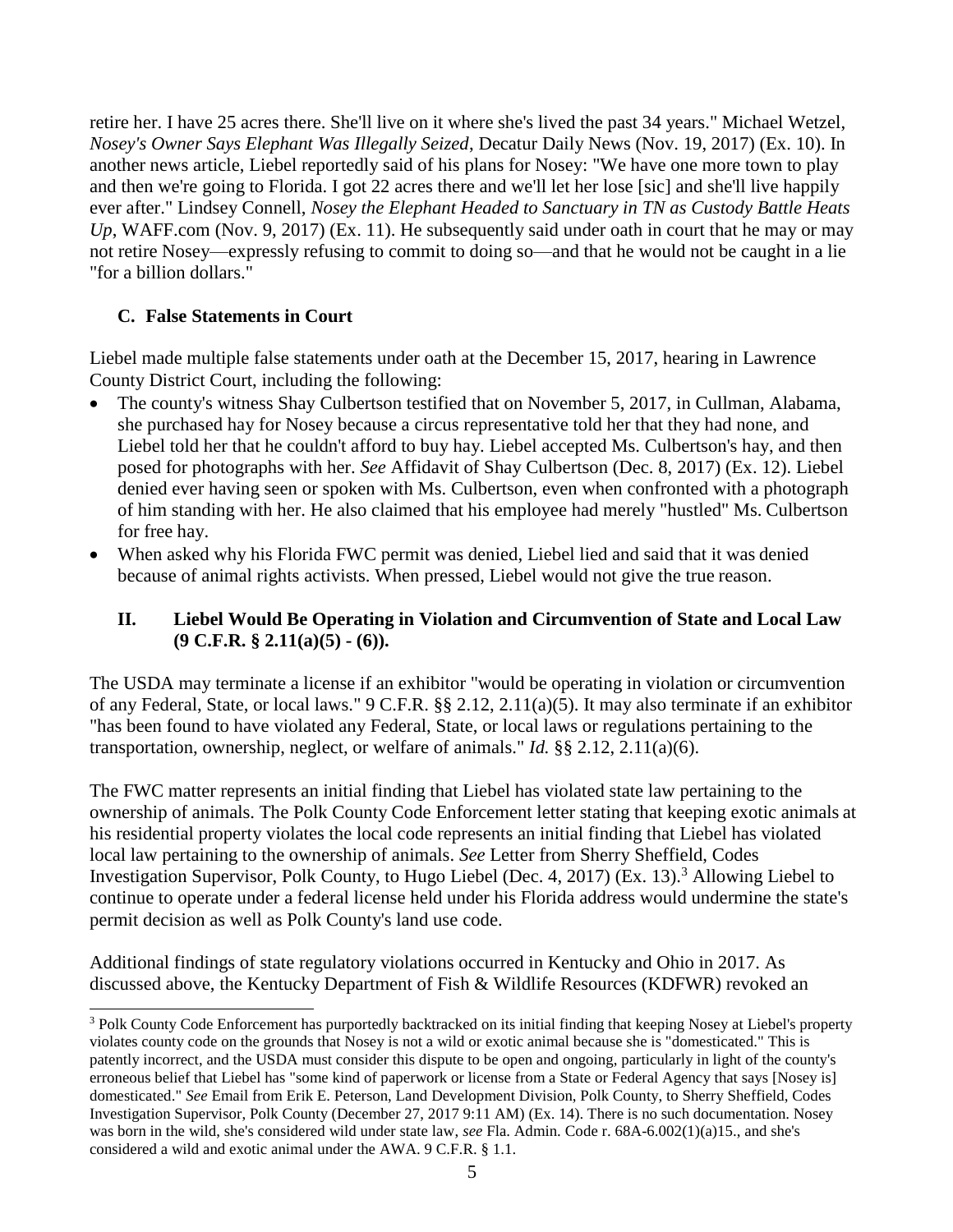exemption to the state's prohibition on possessing wild animals that it had granted Liebel and ordered him to remove Nosey from the state because Liebel had allowed a child to ride her in violation of state regulations. Letter from Gregory K. Johnson, Commissioner, KDFWR, to Franciszka Liebel, Great American Family Circus (Oct. 11, 2017) (Ex. 15) Likewise, the Ohio Department of Agriculture (ODA) placed Nosey under quarantine after finding that Liebel brought her into Ohio without a required health certificate. ODA Quarantine Order issued to H.T. Liebel, Great American Family Circus (July 26, 2017) (Ex. 16).

#### **III. Liebel Is Unfit to Be Licensed and His Continued Licensure Would Be Contrary to the Purposes of the AWA. 9 C.F.R. § 2.11(a)(6).**

## **A. Lack of a Permanent Facility**

As a result of the state and local proceedings against him, Liebel effectively has no permanent facility attached to his license and is therefore "unfit to be licensed." Should Nosey be returned to him, her only "shelter" would be Liebel's unairconditioned, unheated, dark, cramped converted horse trailer, which is barely larger than Nosey's body and prevents her from lying down or turning around.

The USDA repeatedly cited Liebel for permanently confining Nosey under virtually identical conditions when his home site in Florida didn't have a barn, including in the following instances:

- Inspectors found that "[t]he elephant was chained outdoors to a dead tree trunk and a tree....... She was chained so that she could not take a full stride. She swayed stereotypically from side to side." USDA, Inspection Report, Florida State Family Circus (Nov. 23, 2004) (Ex. 17).
- Liebel was cited when Nosey was "housed in the travel truck compartment during cold weather or when unsupervised. Otherwise, she [wa]s chained in the yard." USDA, Inspection Report, Florida State Family Circus, (Jan. 2, 2004) (Ex. 17).
- Nosey was "housed in the trailer's transport compartment when at home and on tour" and in good weather was "chained between two trees beside the travel trailer." USDA Inspection Report, Hugo Liebel, Florida State Family Circus (Feb. 28, 2002) (Ex. 17).
- "The elephant was in an outdoor corral, but there is no shelter available there .......For shelter during cold, the elephant is placed inside the travel trailer. However, the travel trailer is too small a space to provide freedom of movement." USDA, Inspection Report, Liebel Family Circus (Jan. 23, 2001) (Ex. 17).

Confining Nosey under these conditions on a regular or permanent basis would also jeopardize her fragile physical condition, discussed in more detail below.

#### **B. Nosey's Serious Health Problems**

As discussed above, in November 2017, Nosey was found tightly chained by two legs outside of a truck repair shop in rural Moulton, Alabama, where Liebel was reportedly getting the brakes fixed on the truck he uses to haul her. A Lawrence County Animal Control officer inspected Nosey and obtained a writ of seizure from a Lawrence County District Judge. Her affidavit attested that Nosey was "chained by her legs in such a manner that it made it impossible for her to move and resulted in her having to stand in her own feces," and that Nosey's only shelter was a transport trailer, which was "so small that the elephant could not stand completely upright, could not lay down, and could not even tum around when inside." Affidavit of Kimberly Carpenter (Nov. 9, 2017) (Ex. 18). Following a hearing, the judge ordered the county to make necessary arrangements for Nosey's care pending a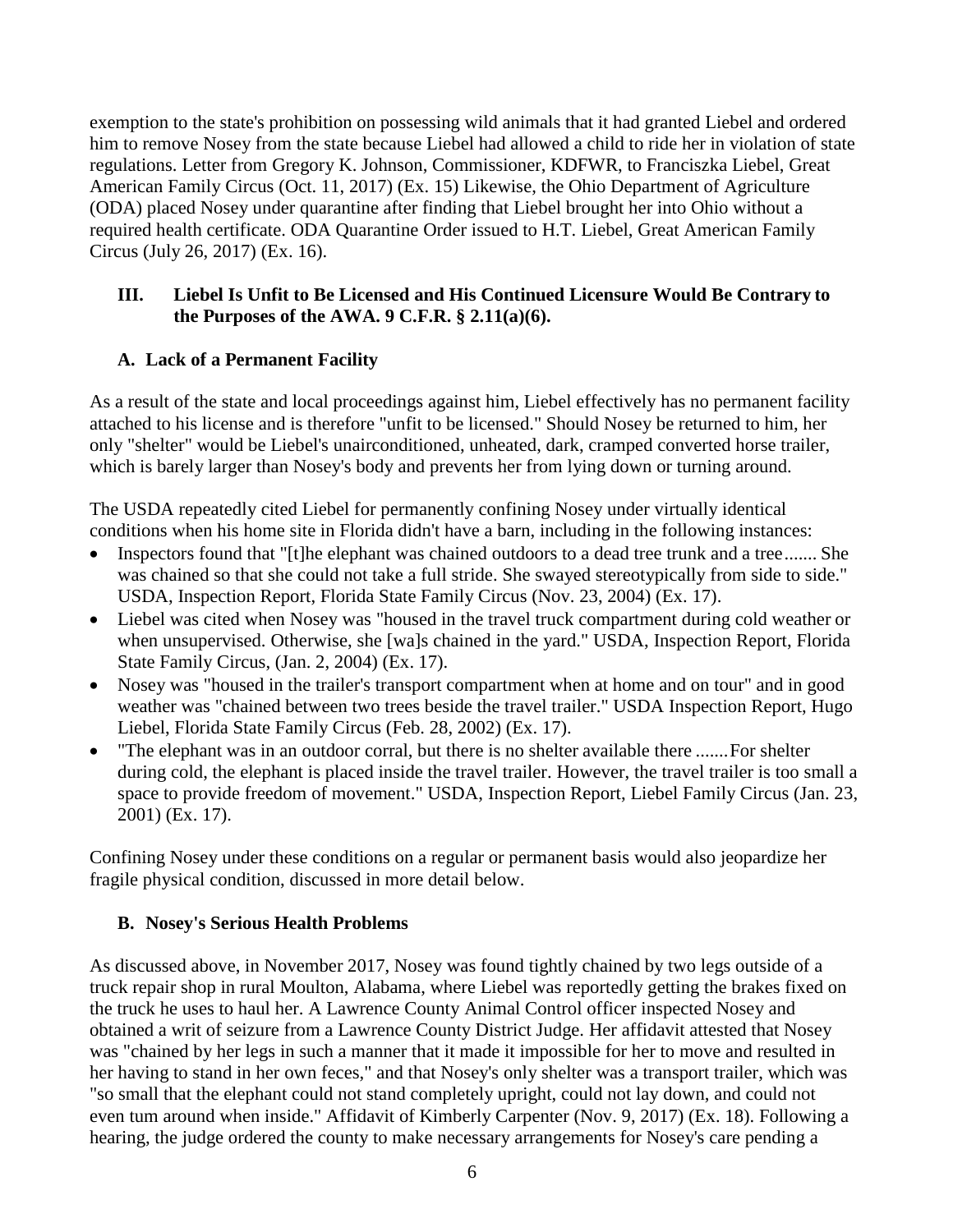further hearing. Nosey was sent to The Elephant Sanctuary in Tennessee (TES), where she remains pending a final order from the judge.

On December 15, 2017, the court held a 10-hour evidentiary hearing to determine whether Nosey was healthy enough to be returned to Liebel. Testimony from TES's associate veterinarian, Dr. Lydia Young, revealed that Nosey arrived at the sanctuary suffering from a series of serious, painful, and chronic health problems that had apparently not been properly diagnosed or treated by Liebel or his attending veterinarian, Dr. Mark Wilson. In fact, Dr. Wilson admitted that he had not seen Nosey since April or May 2017.

Dr. Young's findings, which she documented in a health care plan introduced at trial, included the following:

- **Nosey has the most severe and extensive excessive build-up of dry skin (hyperkeratosis) that Dr. Young had ever observed in an elephant.** Discharge from one of the deeper cracks on Nosey's flank revealed a chronic multi-drug resistant bacterial infection. According to Dr. Young's testimony, Nosey's skin has likely been infected for months, if not years. She cautioned that untreated bacterial skin infections such as that from which Nosey was suffering, can lead to life-threatening blood poisoning. She also testified that diet, hydration, exercise, stress, and limited access to surfaces for scratching and exfoliation have likely all contributed to Nosey's poor skin condition. Liebel's vet, Dr. Wilson, also conceded that Nosey has hyperkeratosis and testified that a bacterial skin infection can lead to sepsis.
- **Nosey was suffering from a painful urinary tract infection (UTI).** When Nosey arrived at TES, she was continually dribbling small amounts of urine, which was chalky, white, and thick. A urinalysis revealed a high concentration of bacteria. Dr. Young testified that UTIs are caused by a variety of factors, including dehydration and unsanitary conditions. Liebel's vet, Dr. Wilson, admitted that the urine that Dr. Young photographed appeared abnormal and that the urinalysis showed bacteria. He also testified that a severe UTI can be life-threatening if it impacts an elephant's kidneys.
- **Nosey had intestinal parasites.** Dr. Young performed a fecal examination soon after Nosey arrived at TES. The test revealed that Nosey had roundworms, which is caused by ingesting fecal matter.
- **Nosey has osteoarthritis.** When she arrived at the sanctuary, Nosey's gait was abnormal. The stride of her left hind limb was shorter than that of her right, and her left hind limb was swollen. When standing, Nosey would shift her weight abnormally, frequently resting two legs at a time (elephants normally only rest one leg at a time). This shifting-leg lameness indicated that Nosey was experiencing discomfort in multiple limbs and joints, indicating chronic, progressive, orthopedic disease. Dr. Young performed radiographs on Nosey's left hind foot and ankle, and obtained a written report from a boarded zoological radiologist. The x-rays confirmed that that Nosey has osteoarthritis, which is a serious, irreversible, painful, chronic condition that would be worsened by giving rides and standing on hard surfaces. Nosey also had sublaxation (partial dislocation) of one toe. Dr. Young also testified that because elephants bear most of their weight on their front limbs, she expects Nosey to have similar or worse changes in her other limbs. Liebel's vet, Dr. Wilson, first denied that Nosey had arthritis before admitting that she "might have a little bit" of it. He admitted that arthritis can become serious enough to require euthanasia.
- Nosey has significant muscle wasting. The muscles along Nosey's topline, pelvis, and hind limbs showed significant atrophy. Dr. Young testified that this can indicate poor nutrition or that the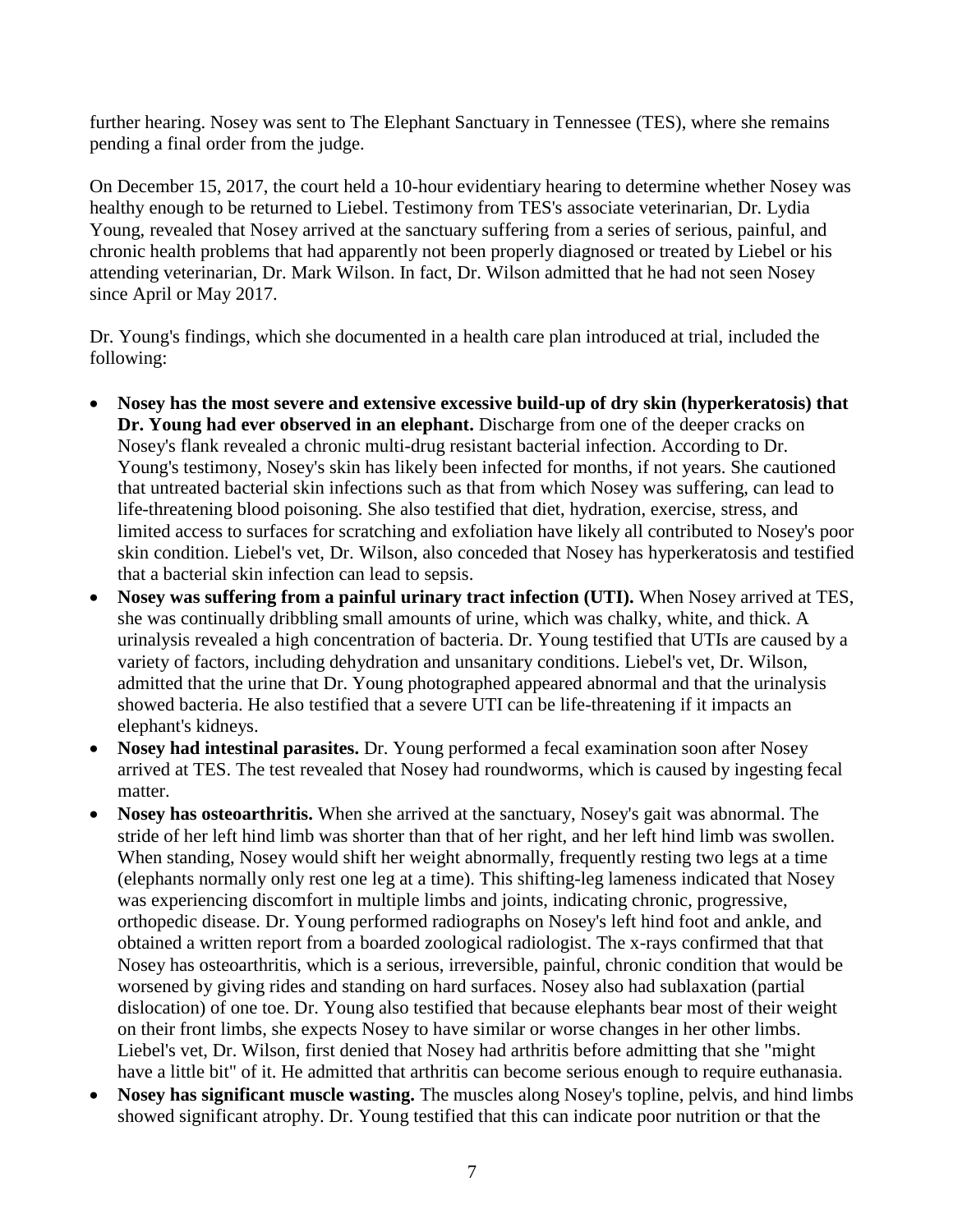animal is not using her muscles properly because of pain. Nosey requires a balanced diet, free access to water, and species-appropriate exercise to allow her to build muscle.

- **Nosey was underfed.** Dr. Young testified that the shape of Nosey's belly changed significantly in the first few days after she arrived at TES. It was initially narrow and then became more rounded. This indicated that Nosey's gastrointestinal (GI) tract was mostly empty at the time she arrived, and then filled out to a normal shape once she was given an appropriate diet at TES, including free access to hay and browse. Since her arrival at TES, Nosey has gained several hundred pounds and her rounded belly has not changed. Dr. Young explained that because elephants eat continually, their GI tracts should be continually full and there should never be an instance where their GI tract empties completely. Dr. Young also reviewed a photograph of Nosey taken on November 5, several days before she was seized, and opined that Nosey's GI tract also appeared to be mostly empty in that photograph. (The photographer, Shay Culbertson, separately testified that she purchased hay for Nosey that day because a circus representative told her that they needed some and Liebel told her that he couldn't afford to buy any.)
- **Nosey was dehydrated.** When Nosey arrived at TES, there was an excessive foamy discharge in both of her eyes. This problem resolved over the next few days, and Dr. Young believes it was likely the result of dehydration. Several of Nosey's other medical problems are also connected to dehydration, including the UTI, the hyperkeratosis, and the muscle wasting.

In sum, when Nosey was seized from Liebel, she was extremely unwell. Some of the conditions, such as the arthritis, muscle wasting, and the skin infection, had been present for years—unnoticed or ignored, not properly treated or diagnosed. Other conditions, such as the UTI, were likely more acute. Yet Liebel either ignored or failed to notice that Nosey was dribbling chalky white urine, and he failed to get her treatment for the excruciating infection. As a result of his neglect, Nosey now requires intensive daily medical care to clear up her infections and to alleviate or manage her pain. Above all else, Nosey's extremely poor health demonstrates that Liebel is unfit to be licensed and that allowing him to continue to hold a license would be contrary to the purposes of the AWA.

# **C. Inadequate Veterinary Care**

The USDA must also cease its continued deferral to Dr. Wilson's poor veterinary judgment with respect to Nosey. Under the AWA's regulations, more than just any veterinary care is required—it must, among other things, be "adequate" and "appropriate." These requirements confer on the USDA a duty to assess the veterinary care being provided and preclude simply rubberstamping the findings of an exhibitor's veterinarian. Dr. Wilson's last written evaluation occurred on April 12, 2017, and contained little more than superficial comments about Nosey's "good" health. *See* Mark Wilson, *Yearly Evaluation of African Elephant – Nosey – Liebal Family* (Apr. 12, 2017) (Ex. 19).

For example, Wilson's evaluation claims that Nosey "has good body weight, confirmation [sic], and muscle tone," yet does not include a body condition score or a weight for her. In fact, he writes that "her normal weight ranges less than ??????? pounds." *Id.* He also states—in all caps—that Nosey has normal locomotion. *Id.* Setting aside the hours' worth of video footage that the USDA has accumulated showing that Nosey is lame—which has now been definitively linked to osteoarthritis through radiographs—this contradicts Dr. Wilson's own statements*.* He previously claimed that Nosey had a "gait deficit" caused by a "congenital shortening of one rear leg" in 2015, a claim that the USDA accepted even though no other veterinarian has apparently noticed or documented such a condition. *See* USDA Animal Welfare Complaint Response AC15-486 (Nov. 17, 2015) (Ex. 20). For example, this alleged "congenital" condition was not noted in the November 7, 2014, evaluation of Nosey by